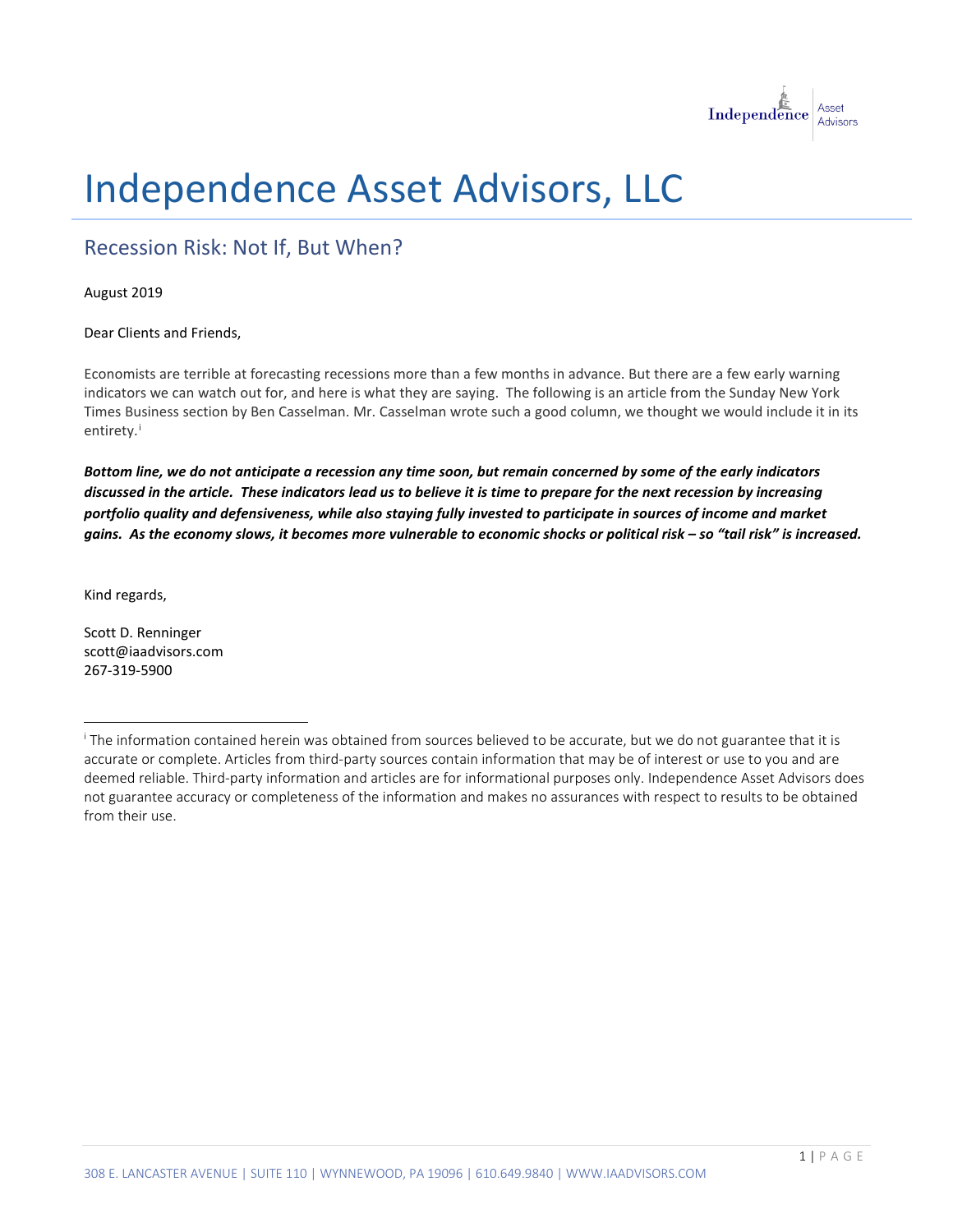### The New York Times

# A Recession Is Coming (Eventually). Here's Where You'll See It First.

Economists don't know when the decade-long expansion, now the longest in American history, will end. But here are the indicators they will be watching to figure it out.



**By Ben Casselman** 

July 28, 2019

Last week's report on second-quarter gross domestic product showed that the economy slowed last spring. It also came exactly 10 years since the Great Recession ended, making this officially the longest expansion in American history. (Well, probably. More on that in a second.) So perhaps it's no surprise that forecasters, investors and ordinary people are increasingly asking when the next downturn will arrive.

Economists often say that "expansions don't die of old age." That is, recessions are like coin flips - just because you get heads five times in a row doesn't mean your next flip is more likely to come up tails.

Still, another recession will come eventually. Fortunately, economic expansions, unlike coin-flip streaks, usually provide some hints about when they are nearing their end  $-$  if you know where to look. Below is a guide to some of the indicators that have historically done the best job of sounding the alarm.

[The Federal Reserve is poised to lower interest rates for the first time since the Great Recession.]

One caveat: Economists are notoriously terrible at forecasting recessions, especially more than a few months in advance. In fact, it's possible (though unlikely) that a recession has already begun, and we just don't know it yet.

"Historically, the best that forecasters have been able to do consistently is recognize that we're in a recession once we're in one," said Tara Sinclair, an economist at George Washington University. "The dream of an early warning system is still a dream that we're working on."

#### Indicator 1: The Unemployment Rate

**What to watch for:** Rapid increases, even from a low level.

What it's saying: All clear.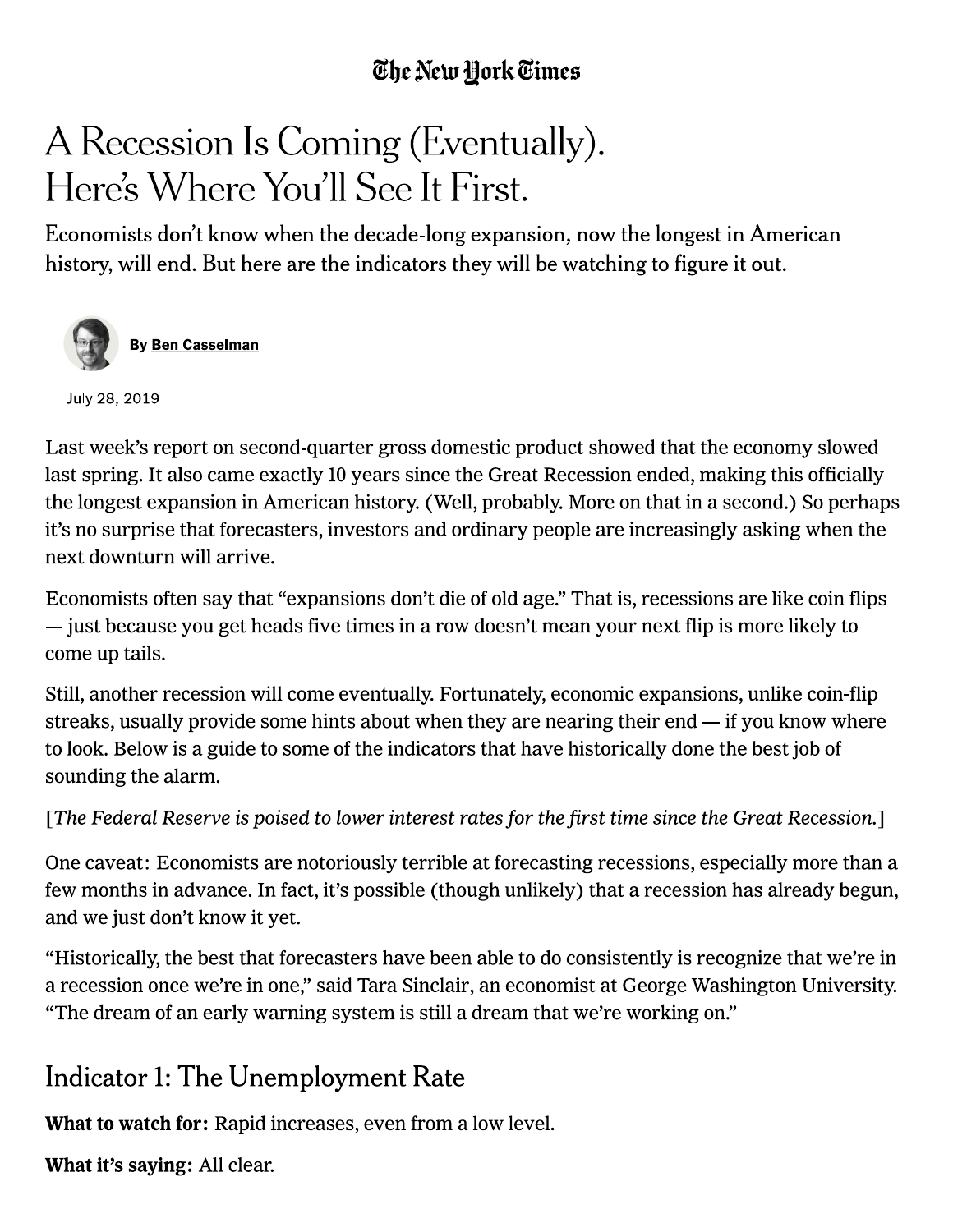**Discussion:** The unemployment rate is near a 50-year low, but that isn't what matters for recession forecasting. What matters is the change: When the unemployment rate rises quickly, a recession is almost certainly on its way or has already arrived.

Even small increases are significant. Claudia Sahm, an economist at the Federal Reserve, recently developed a rule of thumb that compares the current unemployment rate to its low point over the previous 12 months. (Both are measured using a three-month average, to smooth out short-term blips.) When that gap hits 0.3 percentage points, the risks of a recession are elevated. At half a percentage point, the downturn has probably already begun.

Unemployment is considered a "lagging" indicator, and it is unlikely to be the first place to pick up on signs of trouble. But what it lacks in timeliness, it makes up for in reliability: The unemployment rate pretty much always spikes in a recession, and it rarely rises much without one.

Which is why right now the unemployment rate should be a source of comfort: Not only is it low, it's trending down. When that has been the case historically, there has been less than a one in 10 chance of a recession within a year, according to a Brookings Institution analysis that worked off Ms. Sahm's measure.

**Related indicators:** Initial claims for unemployment insurance; payroll job growth.

## Indicator 2: The Yield Curve

What to watch for: Interest rates on 10-year Treasury bonds falling below those on three-month bonds. (It has already happened.)

What it's saying: Storm warning.

**Discussion:** The yield curve is less intuitive than the unemployment rate, but it has historically been among the best predictors of recessions.

The fundamentals are straightforward: The curve essentially shows the difference between the interest rate on short-term and long-term government bonds. When long-term interest rates fall below short-term ones, the yield curve is said to have "inverted."

Think of the yield curve as a measure of how confident investors are in the economy. In normal times, they demand higher interest rates in return for tying up their money for longer periods. When they get nervous, they're willing to accept lower rates in return for the unrivaled safety bonds offer. (That's the simplified version. My colleague Matt Phillips gave a more detailed explanation last year.)

The Federal Reserve Bank of New York has developed a handy metric that translates fluctuations in the yield curve into recession probabilities. Right now, it puts the chance of a recession starting in the next year at about one in three — up sharply from a year ago, and not far from where it was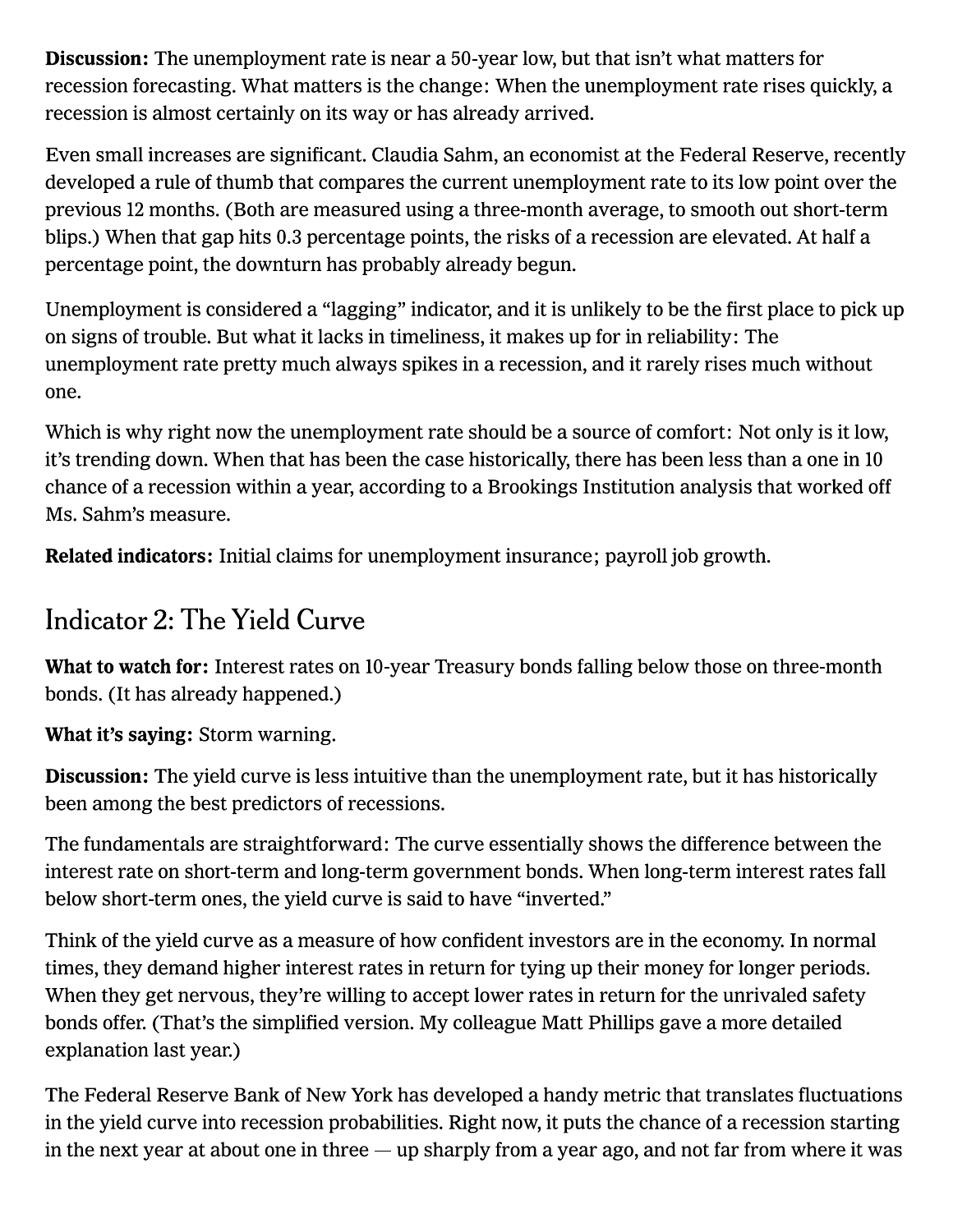on the eve of the Great Recession.

Don't panic yet, though. Many economists argue that the yield curve means less than it used to, partly because the Fed was until recently raising short-term interest rates, even as the huge holdings of bonds that it accumulated during the recession are putting downward pressure on long-term rates. Taken together, those actions could be skewing the shape of the yield curve. And, in any case, it has taken as long as two years for a recession to follow a yield-curve inversion in the past.

**Related indicators:** The Financial Conditions Index (from the Chicago Fed); the stock market.

## Indicator 3: The ISM Manufacturing Index

What to watch for: The index falling below about 45 for an extended period.

What it's saying: Mostly cloudy.

**Discussion:** Every month, the Institute for Supply Management surveys purchasing managers at major manufacturers about their companies' orders, inventories, hiring and other activity. It then aggregates those responses into an index: Readings above 50 indicate that the manufacturing sector is growing; below 50, it is contracting. (The institute also releases a measure of activity in the service sector, but that index doesn't go back as far.)

The manufacturing index has some significant advantages. It is released early, often on the first day of the subsequent month, and unlike lots of economic data, it doesn't get revised. Most importantly, the index is a true leading indicator: It has historically shown signs of trouble before the broader economy hit the skids.

On the other hand, manufacturing no longer drives the American economy, which means a contraction in the sector doesn't guarantee a recession. The ISM index fell below 50 for several months in 2015 and 2016, for example, signaling an "industrial recession" that never turned into the real thing. But steep downturns in manufacturing tend to be signs of trouble  $-$  it is rare for the index to fall much below 45 or so without a recession hitting.

Right now, American manufacturers are being battered by a global slowdown and by trade tensions. As of June, the index is still in expansion territory, but barely. Many economists think it will fall below 50 in the coming months but don't expect a steeper drop.

**Related indicators:** New orders for capital goods; regional manufacturing surveys from Federal Reserve banks; the employment and compensation components of the National Federation of Independent Business's monthly survey.

# Indicator 4: Consumer Sentiment

**What to watch for:** Declines of 15 percent or more over a year.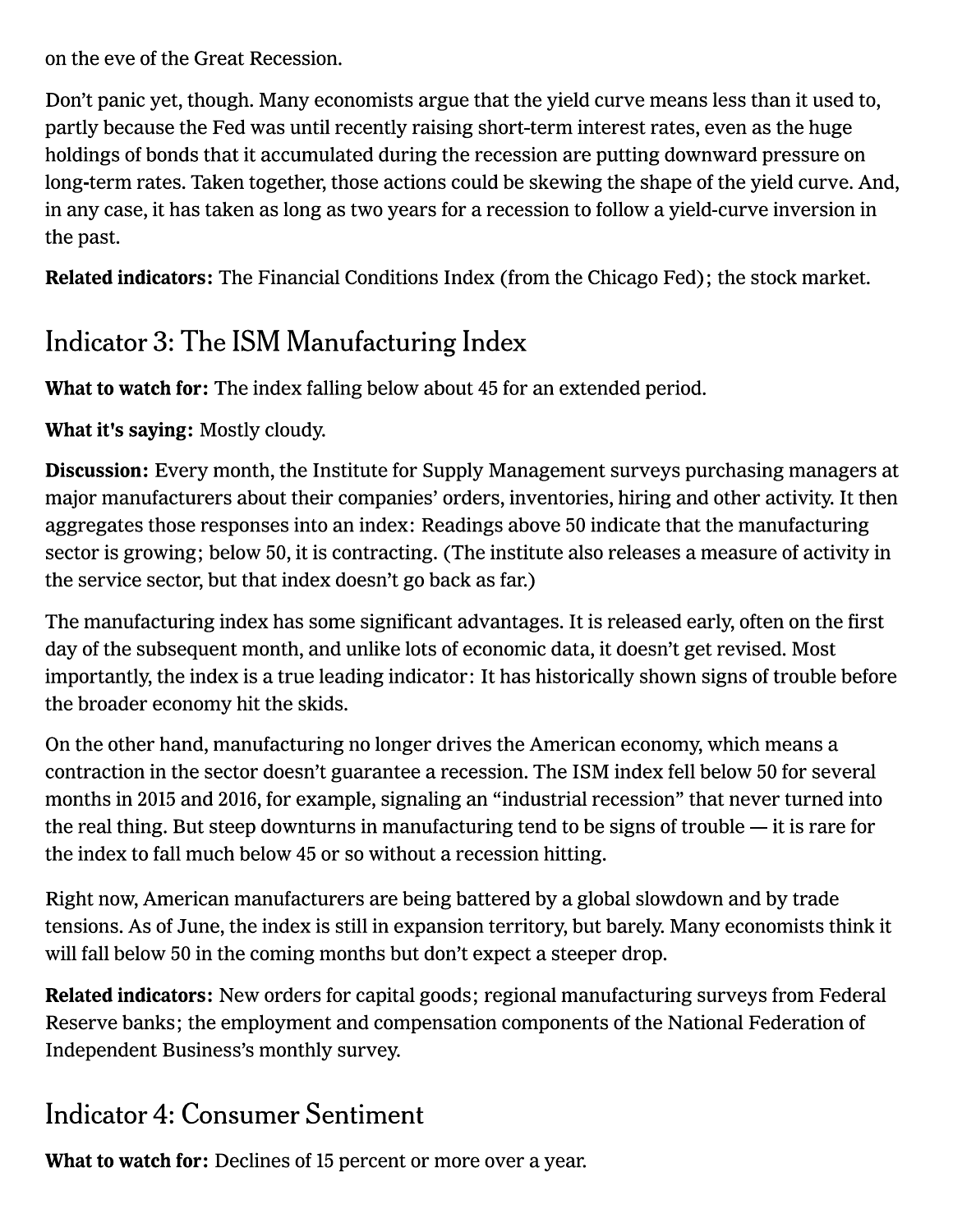**What its saying: Partly cloudy.** 

**Discussion:** Consumers drive the economy, now more than ever. It is pretty much impossible for the economy to keep growing if Americans decide to keep their wallets closed.

The trouble is, by the time spending slows, a recession is probably already underway. Measures of consumer confidence, such as the long-running indexes from the Conference Board and the University of Michigan, provide insight into how consumers will spend in the future.

Confidence indexes are volatile from month to month, and they sometimes drop sharply as consumers react (and overreact) to the stock market, political developments and other events. Those declines often don't translate into real changes in spending.

But sustained declines are another matter. Economists at Morgan Stanley recently found that a 15 percent year-over-year drop in the Conference Board's index is a reliable predictor of a recession.

By that metric, the economy isn't in trouble. Consumer confidence is basically flat compared to a year ago, but it has fallen since late last year.

**Related indicators:** Retail sales; average hourly earnings; real personal income.

### Indicator 5: Choose Your Favorite

O.K., this is cheating. But no single indicator can tell the whole story of the \$20 trillion United States economy, and the measures that performed well in the past might not do so in the future. So it pays to keep an eye on a variety of data sources.

The indicators above are among the most common inputs into the formal models that economists use to forecast recessions. But many economists have a favorite indicator (or maybe a couple) that they also watch as a gut check.

- Temporary staffing levels: Temp workers are, by definition, flexible  $-$  companies hire them when they need help quickly and get rid of them when demand dries up. That makes them a good measure of business sentiment. As of June, temp staffing is near a record high, but it has pretty much stopped growing.
- The quits rate: When workers are confident in the economy, they are more likely to quit voluntarily. The quits rate, a favorite indicator of Janet Yellen, the former Fed chair, bottomed out shortly after the Great Recession ended and rose steadily until leveling off in the middle of last year.
- Residential building permits: The housing market has frequently led the economy both into and out of recessions. That has made building permits - which are generally issued several weeks before construction begins — one of the best historical indicators of economic activity. But construction has lagged since the last recession, and housing makes up a smaller share of the economy than in the past, so permits may not be as meaningful now.